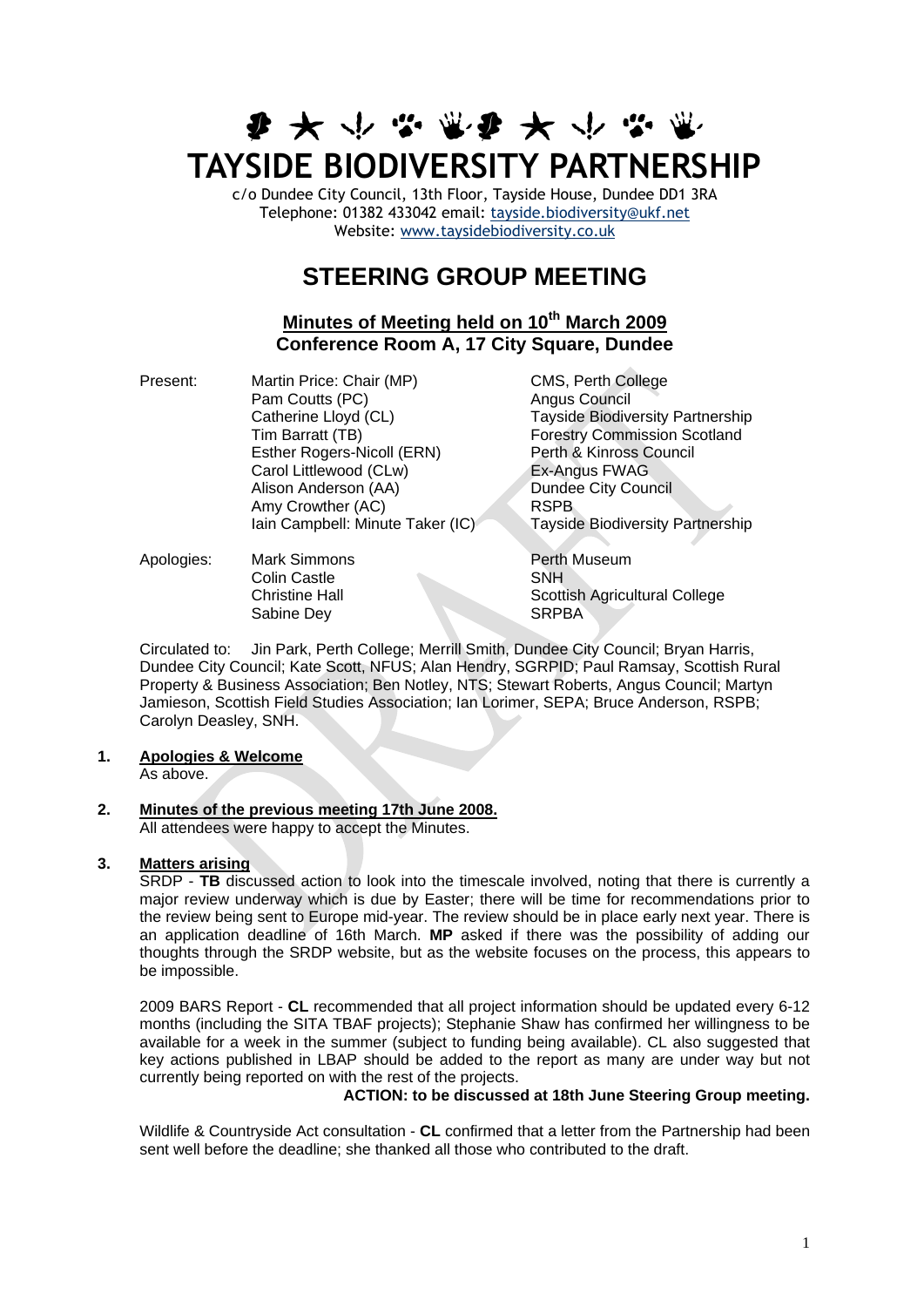#### **4. Sub Group Leaders' Project Proforma Reports / Future Actions Updates**

*Sub-group leaders had reported on their Project Proforma via the Progress Report circulated before the meeting. Please see attached updated Progress Report for further details.*

#### **a)** *Urban:*

*USG1- Tayside Red Squirrel Project* - **AA** reported on the grey squirrel control boundary line - the Tayside Red Squirrel Forum is looking for coverage across Tayside; SNH is softening in its attitude towards the strictness of the boundaries. **TB** noted that SRDP funding generally looks to fit national strategy, not taking local strategies into consideration. **AA** noted that funding problems for Saving Scotland's Red Squirrels make the boundary line an issue again as there is not enough funding to cover the entire area. More funding for Dundee is being sought. It was also noted that a red squirrel had been seen on Balgay Hill for the first time in ten years.

*USG3 - Community Gardens / Orchards and Allotments* - **CL** reported that five new schools being built in Perth & Kinross have agreed to plant major orchards (c60 trees each) in their grounds with pupils/staff being encouraged to use the fruit and to be responsible for pruning and maintenance of the trees. **CL** credited Mike Strachan (FCS) for taking this forward.

*USG4 - Urban Grassland Management* - **CL** reported that the Perth & Kinross Council Environment Committee agreed to the 'Biodiversity Improvements to Grasslands' report; CL will be working closely with PKC Environment Services to continue links with the Green Graveyard Initiative and other greenspace projects.

*USG5* - *Invasive Species Project* - **AA** reported that Voluntary Action Scotland will be providing substantial funding for a new project, with a project officer being recruited at Broughty Ferry Dighty Burn. **PC** reported that work was being done with surrounding landowners over Giant Hogweed at Baldovan House. **AA** suggested potential SRDP help.

*USG6 - Green / Living Roofs* - **AA** reported that feedback for the workshop in Dundee was good, but **CL** noted that the turnout had been disappointing which will affect the income sought for the event. Sponsorship had been excellent: Hertalan, Dundee Institute of Architects, and Perth & Kinross Council all contributed, together with Dundee City Council who sponsored the venue at Baxter Park Visitor Centre. All eight attendees had confirmed an interest in providing case studies for the course leader Dusty Gedge's future publications.

*USG7 - ZOOM In2* - **AA** said that efforts are being made to get this project underway. Funding has been promised by the three local authorities and SNH to purchase c800 recyclable cameras. These will be distributed at specific events during May and June.

*USG10 - Tayside Town Swift Project* - **CL** noted that a public "Swift Gathering" in Scone will take place during the Tayside Biodiversity Festival, and there is hope for an event in Angus too. Craig Borland, Angus Council Ranger Service, will be publicising the survey in all the Angus coastal towns this year. There is again no news that the Dundee Ranger Service can contribute staff time towards the project this year, although the DCC Housing and Property departments are now engaged and keen to help. **CLw** suggested working via community and tenants groups, with **PC** suggesting a piece in housing newsletters. **CL** is already working with Hillcrest Housing Association, but would like to contact other housing associations. **CLw** and **PC** suggested spreading this project to Broughty Ferry.

#### **ACTION: CL to get in touch with Hillcrest re: Swift event.**

*USG11 - Green Kirk & Graveyard Initiative* - **CL** reported that a student placement is preparing case studies for the HAP. **CL** had visited the next phase of Green Graveyard proposals in Perth & Kinross and is working with the local authority and Perth & Kinross Heritage Trust. She hoped to involve a few local communities too.

*Other* - **AA** reported that there are as yet no conclusions for the Bottlenose Dolphin project, with the next meeting to be held later in the month. The Coast and Estuaries sub-group would include this project on their agenda for their next meeting.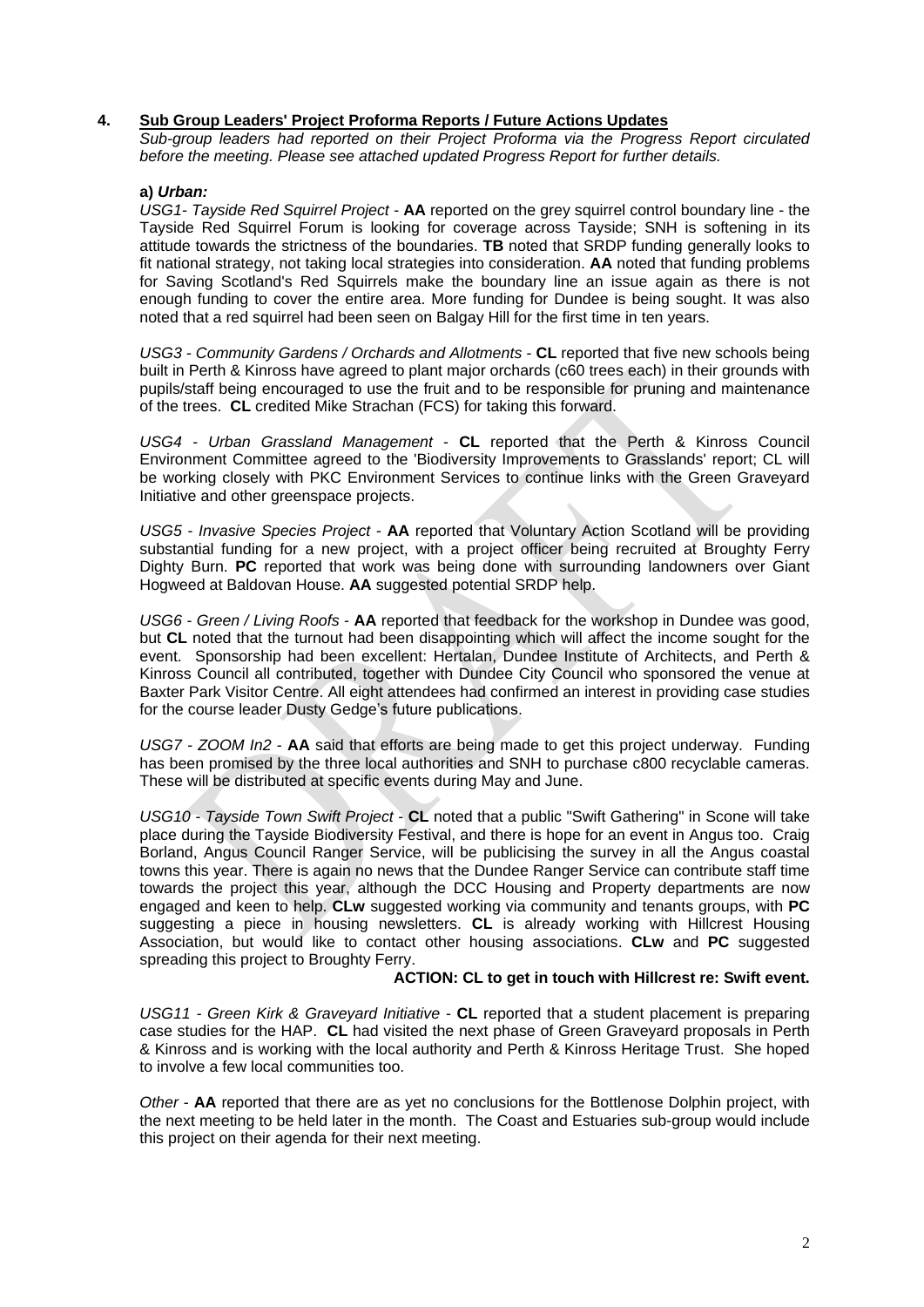#### **b)** *Woodland:*

*WSG2 - Woodland Management Awareness* - **TB** reported that progress is being made, with BIFF likely to learn of successful applications through SRDP for two small woodland sites. This will involve the purchase of machinery for work on different types of ground. **CLw** noted that this machinery could also be loaned out.

*WSG3 - Management of Non-Timber Forest Products* - **TB** noted that there will be a national event in Birnam on the 15th and 16th of April, details of which he will distribute. **CL** added that there is also an orchard producers/owners meeting at the same venue on the evening of the 15th.

*WSG4 - Red Squirrel Conservation Project* - **TB** reported that Ken Neil is working in Perth & Kinross, from Scone up to Dunkeld. No SRDP applications have been received yet, but there have been three or four serious enquiries. A draft Statement of Intent will soon be drawn up and made available.

*WSG5 - Tayside Wildlife Tree Project* - **CL** circulated the first draft of the postcards designed by Rachael Higgins, focussed on lifelong learning. **TB** said discussion on the project would take place at 11th March Woodland sub-group meeting regarding putting together a template for all postcards.

*WSG6 - Tayside Woodland Grazing Initiative* - **TB** suggested using initial study results as a template for the future, although the project has been hampered as a result of the recent demise of FWAG support in Argyll.

*WSG7 - Ancient Tree Hunt* - **TB** reported that this is nearing completion with some tree reports to be verified. TB will report on the possibility of this becoming a web-based project at the next meeting.

#### **ACTION: TB to look into web-based feature for Ancient Tree Hunt project.**

*WSG8 - Tayside Juniper Project* - **TB** confirmed that Alice Broome of Forest Research should be reporting the comprehensive survey results by the end of April.

*WSG9 - Carse of Gowrie Orchard Project* - **TB** reported that an SRDP application to fund a parttime Carse of Gowrie Project Officer is likely to be successful; this will free time for **CL** who will pass over future Orchard Festival plans to the new officer. Perth & Kinross Countryside Trust are looking to offer a full-time post.

*Other -* **TB** reported that following funding from the SITA Tayside Biodiversity Action Plan the Tayside Aspen Project is up and running, and will be *WSG10*. Root collection has started and an informal steering group formed with Scottish Native Woods, the Forestry Commission and others. There is not currently a logo or any specific references to TBP on the website - TB will follow this up. The project vision is for no Scottish river tributary to be more than a mile from an Aspen stand by 2020.

#### **ACTION: TB to ensure SITA TBAF is acknowledged.**

#### **c)** *Coast & Estuaries:*

*CESG2 - Dune Habitat Restoration -* **CL** reported that the beach hut being made by the Broughty Ferry Environmental Project (BFEP) is currently being fitted out as a 'marine interpretation centre'. The hut can be moved on a trailer so will be available for use over a wide area.

*CESG4 - Tayside Terns -* **CL** reported that the warden who ran the Montrose Beach project in the past three years is working full time so it is not known how the project will be taken forward without funding. The rafts are still in place. **MP** added that TBAP cannot keep giving money to protect a small number of birds in projects that don't seem to have long term consequences.

*CESG7 - Firth of Tay Wader and Wildfowl Audit* - **CL** confirmed that the Perth & Kinross Ranger Service is looking into getting a student placement to help in a desktop survey.

*Other* - **CL** reported on the 'Nature on Track' project, which is being taken forward by Perth & Kinross Rangers and Ann Lolley (BFEP). Niall Lobley is taking the project to TACTRAN with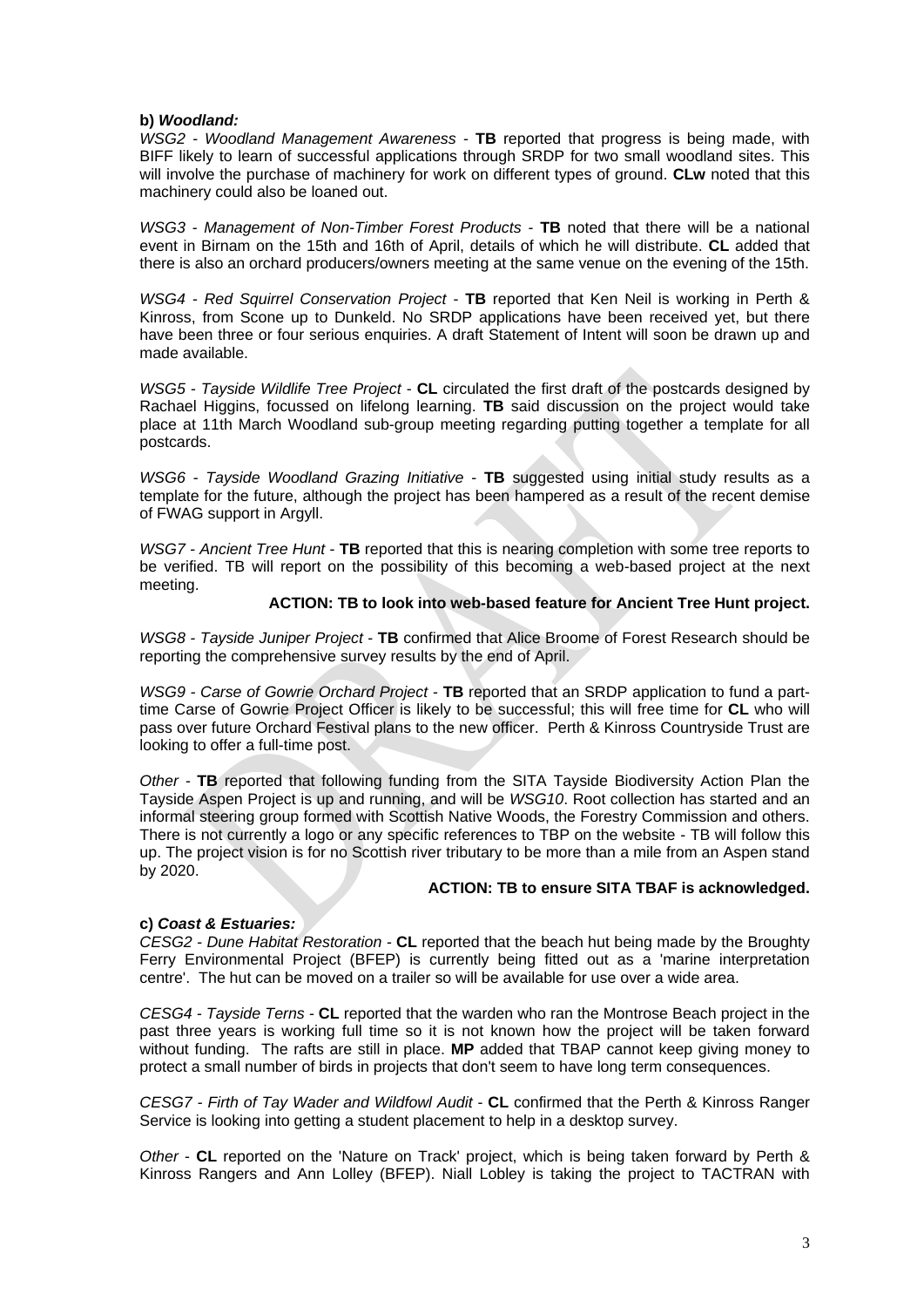plans involving a FirstScotland railway magazine article, art elements and street (or railway platform) theatre to raise awareness of biodiversity on the journey from Perth to Montrose. There is no funding yet, but arts funding may be possible. This year will be low key, with larger scale events next year. **CLw** suggested that if no funding is available drama students could help out.

#### **d)** *Water & Wetland:*

*WWSG1 - Tayside Ponds Initiative* - **CL** reported that the SUDS/community aspect of this project, currently under discussion with the sub-group, will have links nationwide through Neil McLean of SEPA.

*WWSG2 - Perth Lade Enhancement* - **CL** noted that Fairfield Housing Association / PKC (Access) set up separate community questionnaire without first liaising with the Perth Lade Management Group. The latter is now on board. The Perth-fectly Batty Project (Bat Conservation Trust/Perth & Kinross Ranger Service) will be focussing the new bat project on the lade. **CLw** added that the Perth Lade project she had been working on will not be going ahead.

*WWSG4 - River Earn Japanese Knotweed Eradication and Habitat Improvement* - **CL** reported that this is going ahead, with considerable input from SEPA.

*WWSG5 - River Tay Tributary Improvement Initiative -* **CL** highlighted the fact that TDSFB are having trouble with staffing, but looking into suitable candidates for enhancement projects.

*WWSG6 - Salmon in the Classroom -* **CL** confirmed that SNH is currently considering the future funding of the project. There are no copies left of the popular interactive CD-ROM; the sub-group is looking into the potential for it to go online or for further copies to be funded.

*WWSG9 - Tayside Lochs Project* - **CL** reported that 250 tea towels have been printed for the Fingask/White Lochs aspect of the project; they will be distributed to the local schools (perhaps one per classroom rather than one per pupil), Blairgowrie golf club, angling club and local residents who have septic tanks. SEPA is preparing an information sheet to be handed out with the tea-towels and CL is arranging a photocall with key partners. The Perth FWAG participation in the project is complete, so there will be no problems.

This is hopefully the first of five small-scale projects across Tayside and CL will be assisting SEPA (and other partners) in taking future projects forward with particular emphasis on opportunities for green tourism and community involvement. Overall SEPA has identified twenty lochs outwith its own programme to look at, five of which are in Tayside. All the work being undertaken in Scotland will be reported back to the UKBAP Mesotrophic Lochs Steering Group (SEPA are lead partners). **TB** noted that water chemistry - where there is a risk as a result of nitrates - is often the key feature for SEPA. **ER-N** suggested that Loch Leven could be investigated as a potential project site.

*Other* - **CLw** reported on a Courier article on the disruption of an otter holt in Forfar by building work, resulting in the death of at least one otter.

#### **e)** *Farmland and Upland*

*USPG1 - Tayside Upland Heath Project -* **CLw** reported no progress.

*USPG2 - Highland Tayside Paths Impacts Project* - **CLw** reported no progress.

*USPG3 - Tayside Upland Butterfly and Moth Initiative* - **CLw** is unsure on status - awaiting feedback from Butterfly Conservation (Scotland).

*WWSG7 - Water Voles and Mink Project* - **CLw** reported that this is going forward through the Cairngorms Water Vole Officer, Ros Bryce. Five or six FWAG farmers will be using rafts to help with tracking mink in upper catchments. A FWAG training course was planned for May - CLw now looking into how to run the event.

*FSG1 - Tayside Barn Owl Projects* - **CLw** noted that many sightings have been reported; she will continue to maintain records. As half the Tayside survey postcards have the Angus FWAG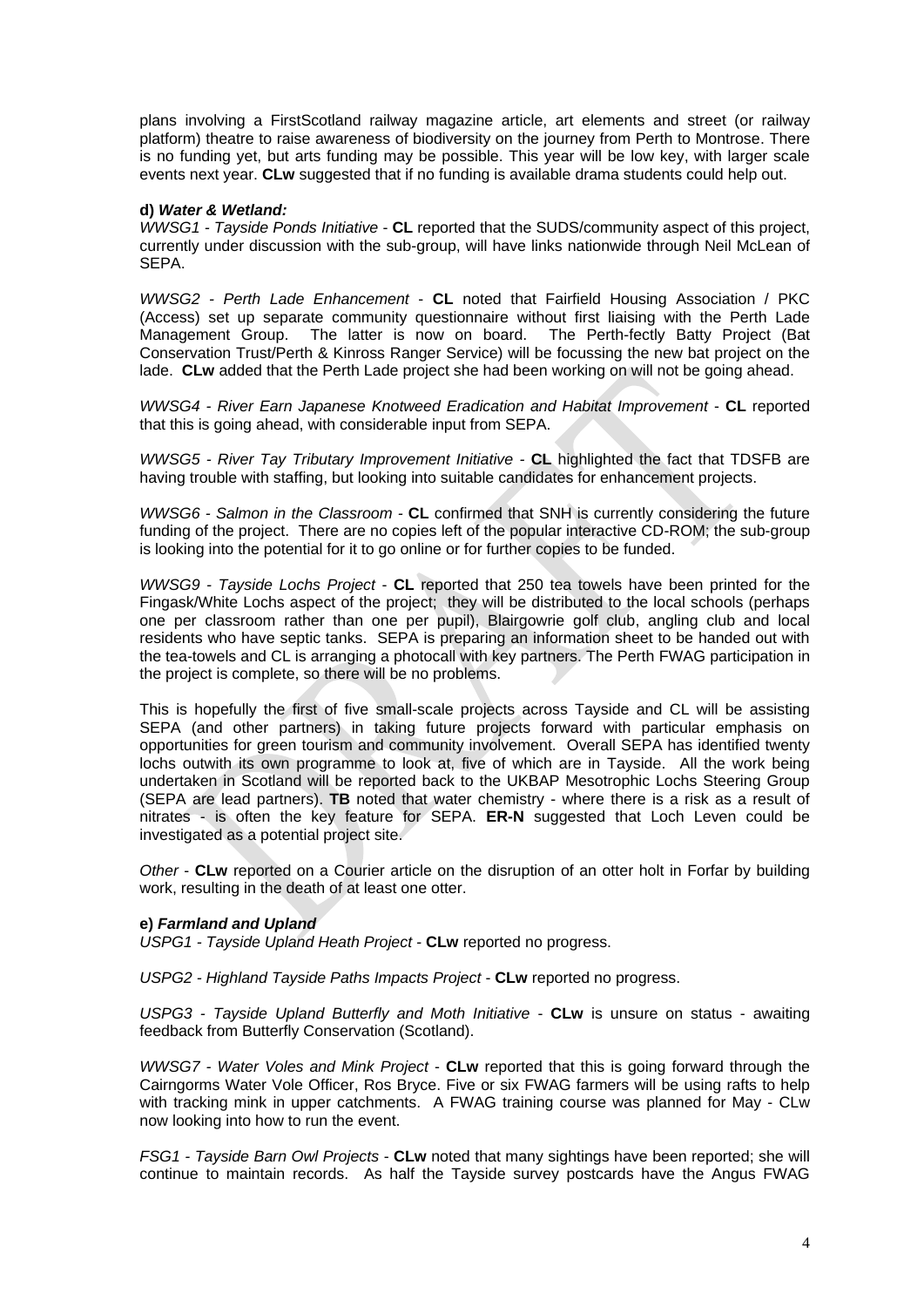address, CLw is hoping to collect those sent to the office. **CL** confirmed that she will arrange for the Partnership's Freepost address to be added to the remaining postcards.

#### **ACTION: CL/IC to update barn owl postcard addresses.**

**CLw** said some areas are not providing information. The barn owl distribution map has been updated. More access to data from Perth & Kinross would be useful. There have been problems with confidentiality (grid references could give away personal information) - having references cover a 2km<sup>2</sup> area deals with this. Monitoring continues in Montrose, Glamis and Forfar, with Ben working on ringing.

*FSG2 - Calcareous Grassland Project -* **CLw** thinks two events are planned in Perthshire, but will have to check with Christine Hall.

*FSG3 - Farmland bird project -* **CLw** reported that the Yellowhammer Project has finished, with data being analysed. There is little SRDP interest in the Corn Bunting Project - with only one other person involved it cannot be classified as collaboration. A possible other person could make funding more likely this year. On the Linnet Link Project, the initial survey is complete, but little more progress has been made - being a TBAF project and not a FWAG one, this should have no problems in being progressed. Planting should go ahead.

Phase 1 of the Tree Sparrows Project is complete, with monitoring a success. Nestboxes late going up had little use, but one farm had 10-12 used by sparrows, the others by bluetits, etc - i.e. almost 100% take-up of boxes by something. **CL-w** is hoping to continue with the project into Phase 2 (SITA TBAF funding has recently been confirmed) despite the end of FWAG. On the woodland school in Carnoustie, teacher Richard Brammell continues taking his pupils out for surveys. etc. There is a possibility of kit-form boxes for children to put together and classroom talks on other birds by Ben Herschel, Angus Ranger Service. Next year it is hoped that nestboxes can be put up on farms adjourning those in use now.

*FSG4 - Angus Glens Treelines Project -* **CLw** reported that this project is progressing well.

*FSG5 - Farm Building for Biodiversity -* **CLw** reported that this project is complete.

*FSG6 - Enhancement of Irrigation Ponds -* **CLw** reported no progress on this project.

*FSG7 - Saving the Small Blue Butterfly in Angus* - **CLw** reported that one spot in Angus is being investigated by Paul Kirkland - potential is good.

*FSG8 - Wet Grassland for Waders* - **CLw** reported no progress on this project.

*FSG9 -The Living Field Study Centre -* **CLw** reported that nothing has been heard regarding this project.

*FSG10 - Perthshire Hedgerow and Tree Project -* **CLw** reported that there is no funding for this project.

*FSG11 - Operation Bumblebee* - **CLw** reported that because of FWAG the two planned training courses will not be going ahead.

*CESG1 - Tayside Golf Course Initiative* - **CLw** reported that there has been no more interest from SGEG - few golf courses have the money to take the project forward at present, and many of those who do are not interested.

#### **f)** *Education:*

*ESG1 - Sheltered Housing & Hospital Biodiversity Project* - **CL** reported on SITA TBAF funding for a nursing home biodiversity project in Blairgowrie - the Perth & Kinross Rangers are leading on this.

*ESG3 - Mammal Atlas* - **CL** noted that Mark Simmons has not had time to take this forward, but there is still interest in compiling such an atlas.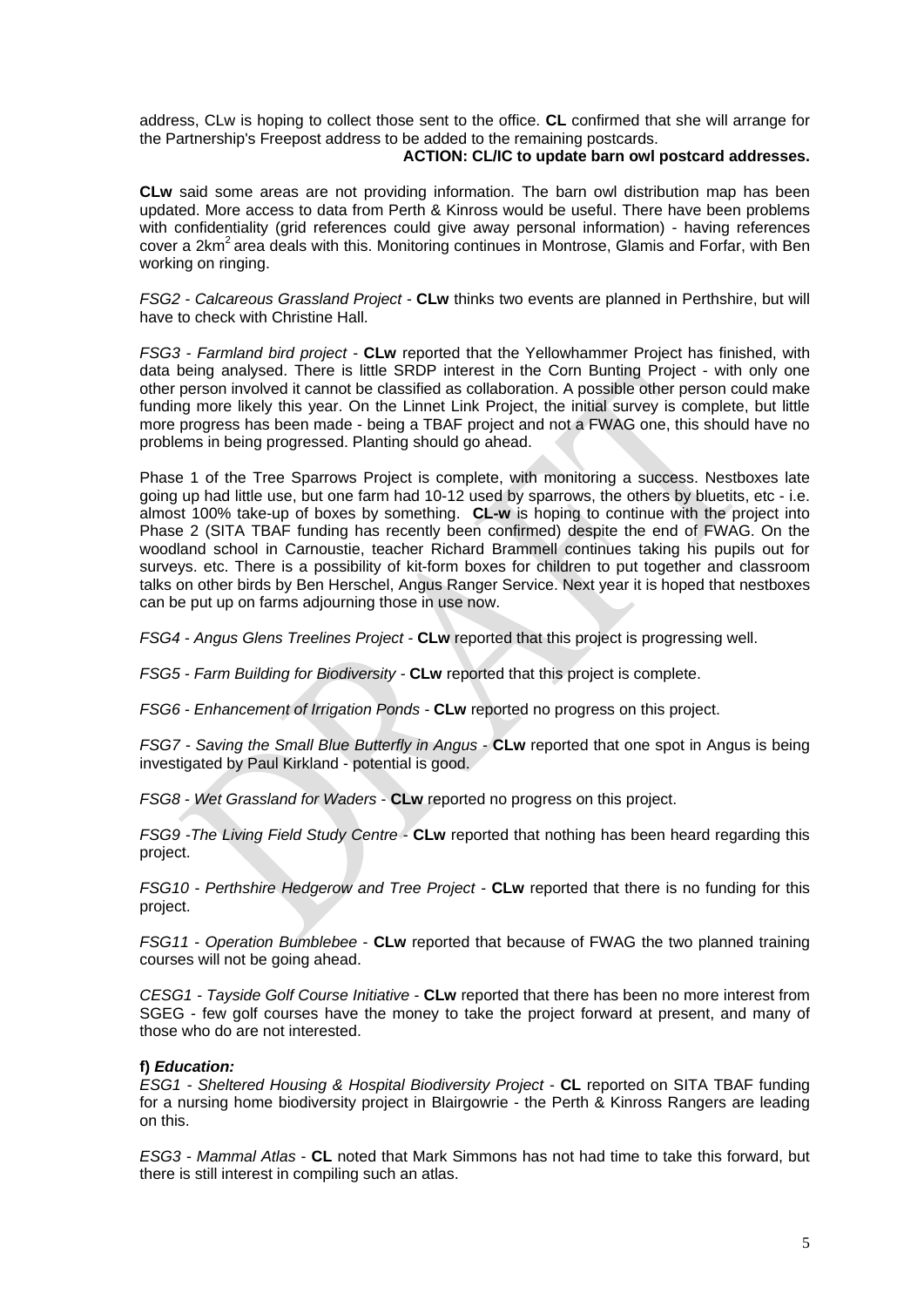*ESG4 - Countryside on Wheels -* **CL** reported that there is no funding for this project.

*ESG5 - Bee Wild Communities and Schools Project -* **CL** noted that this is a follow on from ZOOM with different communities and schools being encouraged to take forward practical projects when funding becomes available. **CLw** suggested looking into LEADER funding – biodiversity may not be a priority, but the project could be emphasised in different ways.

*CESG3 - Geodiversity Trails -* **CL** reported that funding to reprint the Corsiehill Quarry (Perth) leaflet is being looked into so that it can match up with the existing Seaton Cliffs (Angus) leaflet and the new Dundee leaflet about to be published. **PC** added that the Seaton Cliffs trail is listed as a walk at the Angus Walking Festival.

*Other* - Tayside Recorders' Day (21st March) - **MP** pointed out that the Cairngorms National Park boundary will be extending into Perth & Kinross, meaning an overlap between areas. **CL** noted that the talk by Glen Robertson of NeSBRC will highlight the possible partnership working being developed. Steve Hewitt will give us ideas on how funding could be used - excellent quality of information available in Cumbria as a model.

**MP** said that he had been interviewed by the BBC as part of an internal Perth & Kinross Council project on the identity of Perth wherein he pushed the Carse of Gowrie and biodiversity. An exhibition on this is to come in early May - MP will let us know.

#### **5. SITA TBAF Funding**

**CL** provided overview of all funding: 74 projects with a total leverage of £885,990 to which £469,200 of SITA TBAF awards have been made. The exact dates for the SITA financial year are not known - CL to contact Douglas Calderwood on this matter. **PC** suggested that the information be made available electronically, **MP** asked that a chart showing the geographical area covered be added to the basic information.

#### **ACTION: CL to contact Douglas Calderwood re: SITA schedule. ACTION: IC to add geographical analysis to information.**

**AA** added that the Grant Charitable Trust is another route for funding, giving grants from hundreds to thousands of pounds for environmental and wildlife enhancement. **ER-N** noted that trusts usually make awards out of their interest, which could be difficult in the current financial climate, but AA confirmed that the Trust have funding currently available.

#### **6. Finance**

**CL** noted that the financial records for the sub-groups do not show the £200 annual allocation that each group should have - a meeting with finance will be necessary. **CLw** suggested that rather than specific group allocation, there is rather a single pot of money for use by all. **ER-N** noted that if there is such a pot, we have to know where it is. **CL** raised a number of issues, including the fact that £400 of Green Graveyard workshop funding has not been recorded, nor the income for the Planning Manual. She proposed a number of changes on the spreadsheet to highlight projects such as the Orchard Festival and seminars which need better clarification. **MP** asked for a clear picture of all figures by the next Management Team meeting and confirmed his willingness to intervene with DCC Finance if necessary.

#### **ACTION: CL to meet with Finance Department regarding inconsistent records. ACTION: CL to report back to next Management Team meeting.**

#### **7. Website / Publications**

*Website -* **CL** reported that the website continues to be well used with nearly 500,000 page hits from January to December 2008. **CL** suggested that a Dundee University student be brought in to review the website and to work with the web designer to plan the proposed improvements.

*Publications -* **CL** reported that the Tayside Lochs Project tea towels were about to be distributed to Blairgowrie residents, schools, golf club and anglers club. The Orchard Management booklet, which has LEADER funding, will be delivered mid-March. **MP** noted that SNH wanted to check the Biodiversity Advice Notes for the Planning Manual but had not provided feedback. **MP**  enquired as to progress with the newsletter; **CL** noted there had been an extremely slow